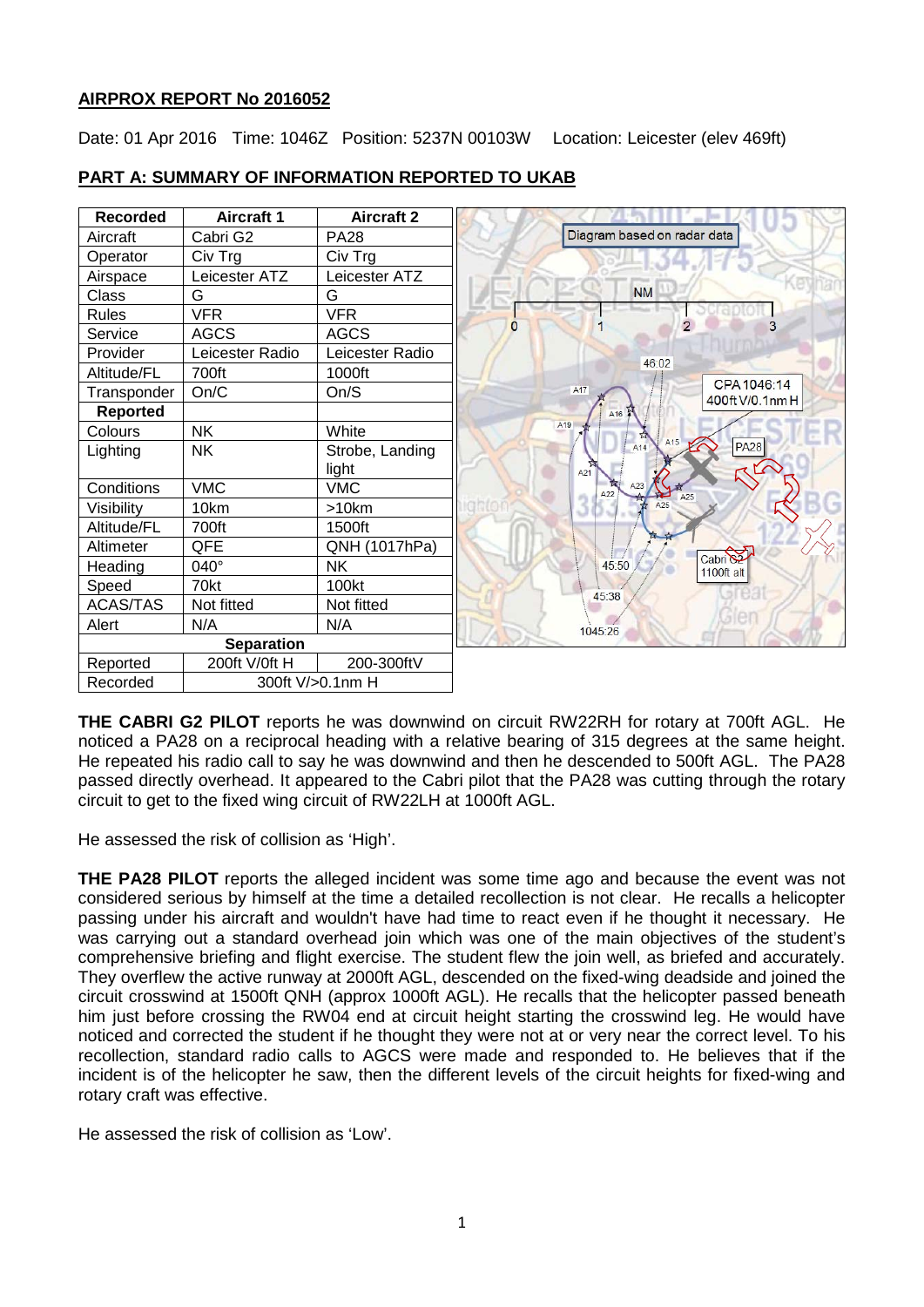# **Factual Background**

The weather at Wittering was recorded as follows:

METAR EGXT 010850Z 19011KT CAVOK 07/03 Q1018 BLU

## **Analysis and Investigation**

### **UKAB Secretariat**

The Cabri G2 and PA28 pilots shared an equal responsibility for collision avoidance and not to operate in such proximity to other aircraft as to create a collision hazard<sup>[1](#page-1-0)</sup>. An aircraft operated on or in the vicinity of an aerodrome shall conform with or avoid the pattern of traffic formed by other aircraft in operation<sup>[2](#page-1-1)</sup>.

Leicester Aerodrome Visual Circuit Flight Procedures as published in the UKAIP AD 2.22 are:

*(a) Fixed wing circuits left hand on Runways 10, 33, 22, 34 and 24. Fixed wing circuits right hand on Runways 28, 15, 04, 16 and 06.* 

*(b) The standard overhead join is preferred for fixed wing.* 

*(c) Fixed wing circuits will be at 1000ft QFE* 

*(d) Helicopter circuits are to the left on runways 28, 15, 04, 16 and 06. Helicopter Circuits are to the right on runways 10, 33, 22, 34 and 24.* 

*(e) Helicopter circuits will be at 700ft QFE.* 

*(f) Helicopter joins for a right hand circuit will be downwind. Joins for left hand circuits are overhead.*

### **Summary**

An Airprox was reported when a Cabri G2 and a PA28 flew into proximity at Leicester Airfield at 1046 on Friday 1<sup>st</sup> April 2016. Both pilots were operating under VFR in VMC, both in receipt of an A/G Service from Leicester Radio.

## **PART B: SUMMARY OF THE BOARD'S DISCUSSIONS**

Information available consisted of reports from the pilots of both aircrafts and radar photographs/video recordings.

The Board first looked at the radar replays to determine the actions of the PA28 pilot. As depicted in the diagram on page 1 of this report (where the red arrows show the direction of the expected standard overhead join), the PA28 pilot had flown an unorthodox overhead join with little indication either that he had allowed for the active state of the helicopter circuit. GA members highlighted that by descending from the overhead to 1000ft AGL to the north of the airfield, and then tracking across the helicopter circuit, the PA28 had flown across the helicopter circuit too low and they reiterated that the PA28 should have maintained his height until he was clear of the helicopter circuit before descending onto the downwind leg; had he done this, even though his track was contrary to normal procedures, the Airprox would probably not have occurred. Given the complexity of multi-type aircraft at Leicester operating from multiple runways with only an AGCS, the Board were heartened to hear that Leicester was carrying out preventative measures to highlight circuit directions by means of notices, flyers and a radio broadcast on contact to ensure that fixed wing pilots were aware when the helicopter circuit is active.

Moving to the cause and risk, the Board quickly agreed that the PA28 pilot had flown into conflict with the Cabri G2 whilst not conforming to the standard overhead join. The Board then assessed the risk

<span id="page-1-1"></span><span id="page-1-0"></span>

<sup>&</sup>lt;sup>1</sup> SERA.3205 Proximity.<br><sup>2</sup> SERA.3225 Operation on and in the Vicinity of an Aerodrome.